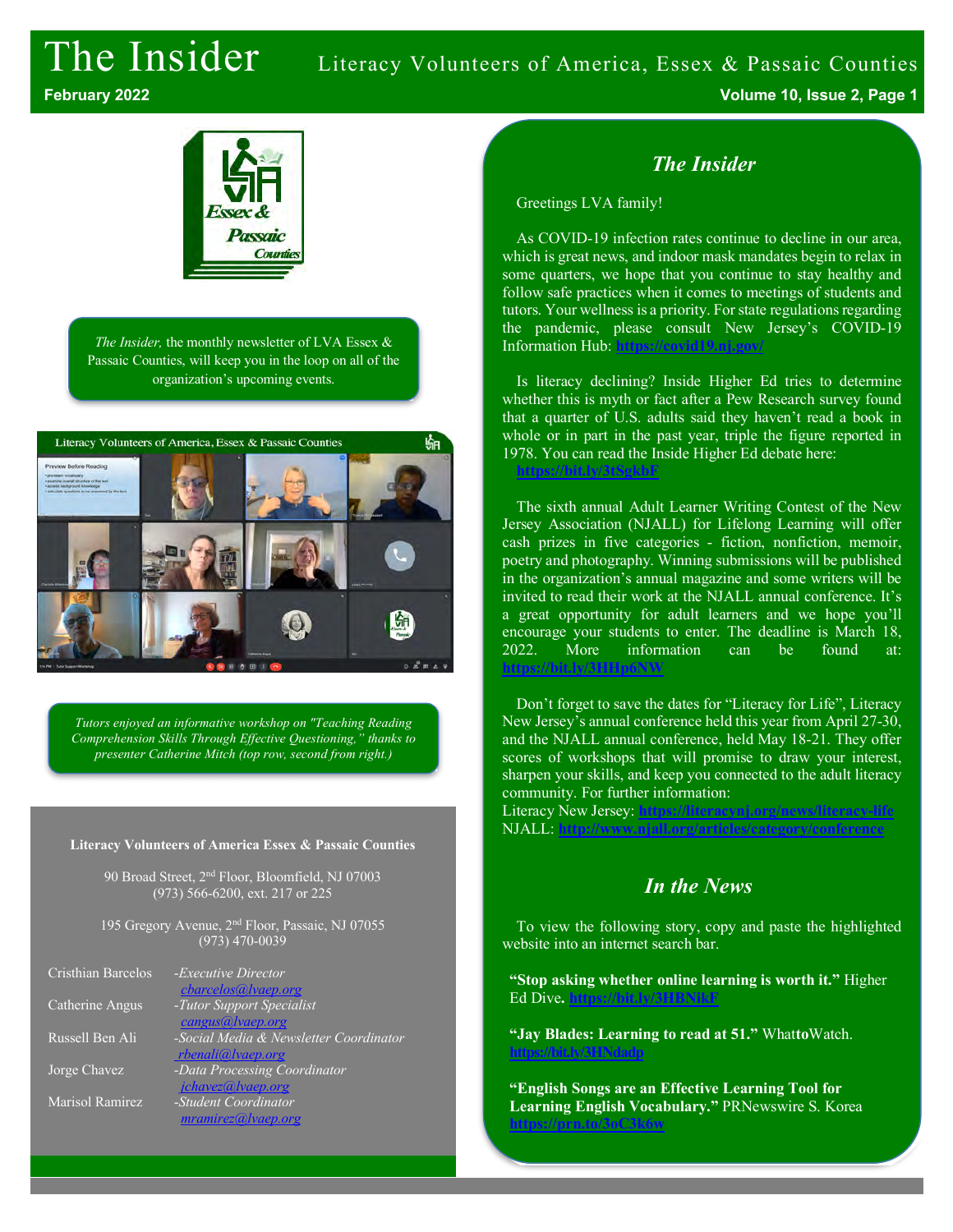

*Yeimy is a student from Costa Rica who has reached her goals of obtaining U.S. citizenship and a state driver's license. She is working to earn a state cosmetology license.*

### **Tutor Training Workshops**

**Online Training**, by Barbara Hathaway Platform: Zoom Tuesdays, 6 - 8 pm March 8, 15, 22, 29, & April 5, 2022

### **Tutor Support Workshops**

**"Using Interactive Storytelling in the Classroom,"** with Dr. Erik Jacobson Platform: Google Meet Tuesday, February 15, 2022 10 am - 11:30 pm

> **"Using Images With Your Students,"** with Catherine Angus Platform: Google Meet Tuesday, March 15, 2022 11 am - 12:30 pm

## **Monthly Coffee Hour with Tutors**

with Catherine Angus Thursday, March 10, 2022 at 1 pm

**http://www.lvaep.org/workshops.html**

## *Getting to Know Us*

#### **Yeimy, LVA student**

As a one-hour deadline frantically neared, spine-tingling questions began to tear at Yeimy, a new U.S. citizen who last December rushed from her swearing-in ceremony in Newark to her appointment at a Connecticut passport office.

What if police pulled over her husband for speeding, wondered Yeimy (pronounced "Jaime", a nickname for "Yeiner".) And could she really get a U.S. passport the same day, for an additional fee, in time to fly the following day to her native Heredia, Costa Rica for the holidays? She'd already changed her air ticket once, in order to attend the ceremony, and the cost to do it again would be prohibitive.

"My husband drove like crazy," Yeimy, a literacy student, recalled with some still-nervous laughter.

She and her husband arrived in Connecticut five minutes before her appointment. A couple of hours later, she left with a U.S. passport.

"We didn't even have time to take a photo in Newark," she said. "Later, I saw a building in Connecticut and I told my husband 'I think this is the perfect spot for my picture.' It was a special day."

Yeimy, a former hair stylist who hopes to earn a cosmetology license, passed the citizenship test last November after studying meticulously on her own, with support from her tutor, Mary Kao. "I right away sent Mary a message, saying 'Mary, I did it. I did it!'," Yeimy said.

"That was so exciting," said Mary. "When she wants to get something and she's determined, she'll do it. She's terrific. She really is."

It was the highlight of a tough year for Yeimy, who spent much of it battling cancer. She received chemotherapy treatments and Brachytherapy, a type of internal radiation care, in Costa Rica where doctors eventually declared her cancer to be in remission.

"I was so happy and my family was too because it was a hard time for us. When I started to get my treatment I was very positive, nothing negative," she added. "Never give up."

#### *Literacy opens a wide door to life. Help us keep that door open with your donation!*

*Thanks in large part to you, we are able to aid hundreds of students each year. Please continue your efforts to improve the lives of others by giving the gift of literacy. You can contribute by mailing us a check or through our websit @:*

*or by mailing us a check.*